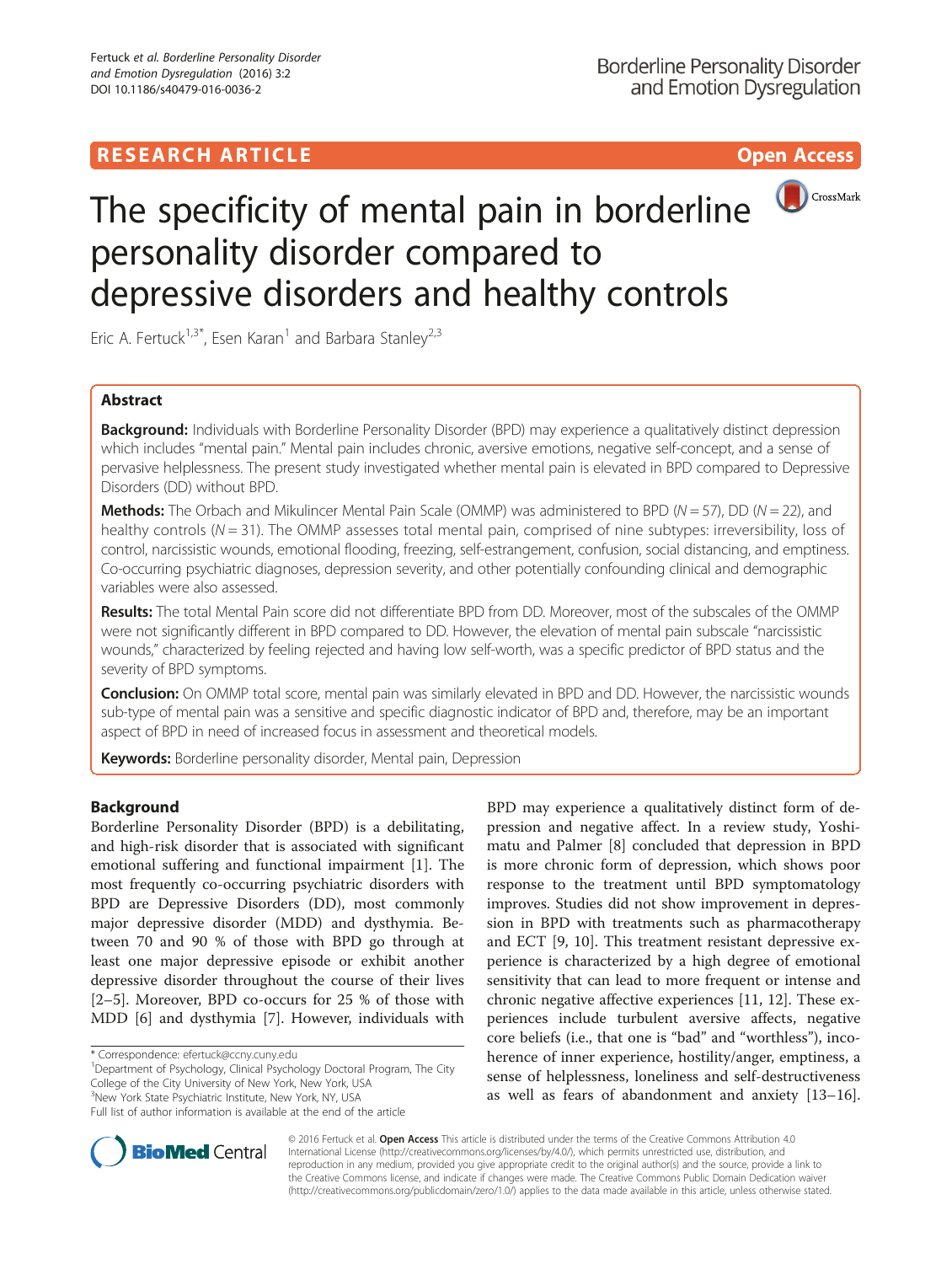The depressive experience in BPD may be distinct, and linked to interpersonal sensitivities and neediness of individuals [\[16, 17](#page--1-0)]. Also, BPD patients with MDD are more actively suicidal than the patients with BPD or MDD alone [[18](#page--1-0), [19\]](#page--1-0). Although some investigators have proposed that this heightened state of mental pain is a distinguishing and core dimension of BPD [\[14, 20, 21](#page--1-0)], there have been few efforts to measure this mental pain in BPD relative to DD without BPD and healthy controls with psychometrically validated instruments.

#### Mental pain: theory and measurement

Shneidman [\[22](#page--1-0)–[24](#page--1-0)] used the term "psychache" to describe the unbearable mental pain. He argued that this pain is a consequence of unmet psychological needs and the fusion of discrete negative affective state into a generalized mental anguish. Herman [[25](#page--1-0)] and Janoff-Bulman [\[26\]](#page--1-0) proposed that mental pain is the emergence of a negative sense of self that is caused by trauma and loss. Bolger [[27](#page--1-0)] described this form of psychological suffering as a "brokenness of the self" including the loss of control, loss of self and sense of woundedness while examining the scripts of the people who suffer from traumatic experiences.

Building on these perspectives, Orbach and his colleagues [[28, 29](#page--1-0)] define mental pain as having both affective and self-representational components. According to their model, mental pain is a subjective experience that is distinct from other negative moods and emotions such as depression and anxiety. When an individual's basic needs are frustrated and there is no anticipated change in the future, basic negative emotional experiences can transform into a more chronic and generalized experience of unbearable mental pain. From this perspective, mental pain is not the same as the more transient negative affects associated with emotional suffering. Compared to transient emotional suffering, mental pain has more trait-like qualities, and is linked to the perception of the self over time. Accordingly, the mental pain concept draws on Bolger's [[27\]](#page--1-0) theory, insofar as it includes a chronic sense of the self as "wounded," empty, and alienated. To examine the psychometric dimensions of mental pain, Orbach and colleagues have developed a questionnaire to study this integrated construct. The Orbach and Mikulincer Mental Pain Scale (OMMP) measures nine dimensions of mental pain, including irreversibility, loss of control, narcissistic wounds, emotional flooding, freezing, self-estrangement, confusion, social distancing, and emptiness [\[29\]](#page--1-0). In an early study using the measure, Orbach and colleagues [\[28](#page--1-0)] found a higher level of mental pain on the OMMP in those who had compared to those who had not recently made a suicide attempt. This difference reflected the unique contribution of three mental pain factors: irreversibility, loss of control, and emptiness. Emptiness was the only factor that made a unique contribution to the differentiation between suicidal and non-suicidal participants after controlling for depression, hopelessness, and anxiety. The importance of emptiness and its association with suicidal behavior suggests that the experience of mental pain is a characteristic of BPD [\[30\]](#page--1-0). In addition, OMMP scores on all factors except narcissistic wounds and social distancing were significantly negatively correlated with "attraction to life" and positively correlated with "attraction to death" and "repulsion by life" subscales from Multi-Attitude Suicidal Tendencies scale (MAST; [\[31\]](#page--1-0)).

Another study [\[29\]](#page--1-0) compared mental pain to depression and anxiety severity among university students and found that all OMMP factors were moderately associated with depressive and anxious cognitions as measured by self-report. This study also reports unique variance of the OMMP factors in predicting these cognitions, suggests that mental pain has distinct facets compared to depression and anxiety. This finding aligns with the clinical and theoretical literature in BPD, which describes that the mental pain experienced by individuals with BPD that are dissociable from the negative emotions associated with depressive disorders [\[12,](#page-6-0) [32](#page--1-0)–[34](#page--1-0)]. While the OMMP has not yet been applied to study BPD, the early uses of the measure suggest that it may be a useful tool for identifying a significant feature of the disorder that has often been overlooked or only indirectly investigated with measures nonspecific to mental pain.

#### Clinical models of mental pain in BPD

Historically, BPD researchers and clinicians have emphasized core dimensions such as identity disturbance [\[35](#page--1-0)], emotion dysregulation [[36\]](#page--1-0), and impulsive-aggression [[37\]](#page--1-0). Mental pain has received less attention, but has also been proposed as a core dimension of BPD [\[20](#page--1-0), [21, 30](#page--1-0)]. They suggest this multifaceted pain as driving the interpersonal and behavioral symptoms that characterize individuals with BPD. In particular suicidal behavior and non-suicidal self-injury may be a maladaptive strategy for the management and expression of this unbearable state of emotional suffering [\[20](#page--1-0), [30](#page--1-0)]. Finally, while an expression of negative affect, mental pain may be distinct from the affects and mood symptoms associated with depression and other mood disorders [\[20](#page--1-0)].

Though some of the current BPD diagnostic criteria in DSM 5 such as affective instability, chronic feelings of emptiness, intense anger, and recurrent suicidal behavior, suggest an elevation of mental pain, these criteria may not directly capture aspects of mental pain specific to BPD [[21](#page--1-0)]. The negative emotional instability, feelings of emptiness, intense and inappropriate anger, dissociation, and stress related suspiciousness in BPD may be extensions of underlying, chronic mental pain [\[30](#page--1-0)].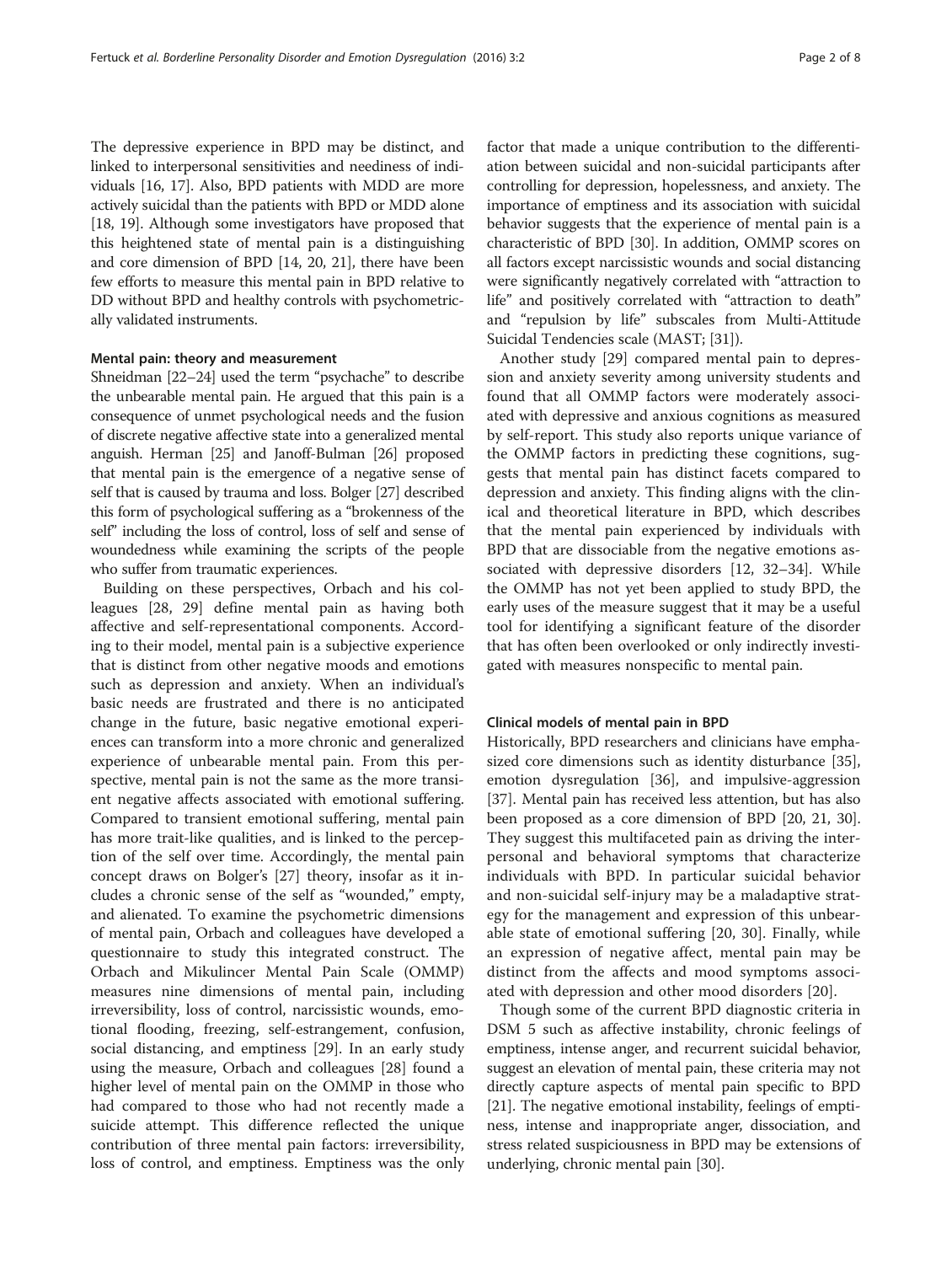There are a few studies reporting an association between increased mental pain and BPD. The first study compared individuals with BPD to those with other personality disorders [[20\]](#page--1-0) and identified heightened "dysphoria" as a distinguishing feature of the BPD group. Four clusters of states that were characteristic of dysphoria individuals with BPD: extreme feelings, destructiveness, fragmentation or "identitylessness," and a sense of victimization. In this study, BPD symptoms were associated with feelings of betrayal, urges to self-injure, and feeling out of control. Another study asked clinicians to rate BPD patients they had seen for a minimum of eight sessions using a Q-sort procedure, and found a number of personality traits that were highly characteristic of BPD patients, but that were not captured by the DSM criteria. These included negative affectivity, emotion dysregulation, and self-loathing. The authors suggest that the DSM criteria may underestimate specificity of the dysphoria and mental pain that individuals with BPD experience [[34](#page--1-0)]. Another study of women receiving partial hospitalization treatment [\[11\]](#page-6-0) found that the increased affect intensity and lower affective control were significant predictors of the number of BPD features after controlling for severity of depression. Finally, in comparing self-report to clinician ratings of depression in BPD compared to MDD without BPD, those with BPD rated their self-report of depression higher than MDD [[12\]](#page-6-0). This contrasted with clinician ratings, which were comparable between groups. Higher scores in selfreport depression measures suggest clinicians might not qualitatively differentiate depression experienced by borderline patients from MDD [\[12\]](#page-6-0). In aggregate, these studies suggest that mental pain as central to BPD, and that facets of mental pain may not be adequately reflected in the current DSM criteria.

The present study aims to employ the OMMP to evaluate the hypothesis that individuals with BPD will exhibit greater mental pain compared to individuals with DD and HCs. We hypothesized that mental pain would be elevated in BPD relative to DD after controlling for severity of depression and other factors that may influence mental pain such as a history physical or sexual abuse [\[38](#page--1-0), [39\]](#page--1-0) and demographic variables such as sex. We also utilized a HC group to identify which subtypes of mental pain are expressed by individuals with BPD or DD compared to healthy controls.

### Methods

#### Participants

All clinical participants were between the ages of 18 and 55 and recruited through a large, metropolitan hospital as part of ongoing clinical studies in mood disorders, suicidal behavior, and BPD. Participants were recruited into one of two different clinical groups. Participants meeting DSM-IV criteria for a diagnosis of BPD and mood disorder without a diagnosis of BPD were recruited. Healthy control (HC) participants between the ages of 18 and 55 were recruited through both the Columbia University Medical Center Department of Psychiatry/New York State Psychiatric Institute (through advertisements) and the John Jay College of the City University of New York's Psychology Department participant pool. The Institutional Review Boards of both institutions approved the study, all participants were informed about the risks and benefits participation, and all provided written consent.

Exclusion criteria for the BPD and DD groups were schizophrenia and other psychotic disorders, intellectual developmental disorders, history of severe head trauma, or other cognitive impairment that might interfere with the accuracy of assessments or competency to give informed consent. All clinical participants were free of neurological disease as determined by clinical history and examination.

HCs were excluded if they had a current or past Axis I or II psychiatric or substance use disorders after a SCID-I semi-structured interview and SCID-II screener assessment.

#### Measures

A questionnaire was administered to obtain age, gender, race, education level, and marital status.

For clinical participants, diagnoses were determined by Structured Clinical Interview for DSM-IV, Patient Edition [[40](#page--1-0), [41\]](#page--1-0). Recent reliability studies within our research division yielded the following intraclass correlation coefficients (ICCs) (criterion levels are shown in parentheses): Axis I diagnosis/SCID-I,  $ICC = 0.80 (0.70);$ Axis II diagnosis/SCID-II, ICC = 0.70 (0.70); BPD diagnosis,  $ICC = 0.89 (0.70)$ .

The severity of mental pain was measured using the Orbach & Mikulincer Mental Pain Scale (OMMP) [\[29](#page--1-0)]. This 44-item scale was first validated in a sample of 255 Israeli university students. Factor analysis of these items revealed 9 subscales that measure the experience of distinct aspects of mental pain, including irreversibility, loss of control, narcissistic wounds/ worthlessness, emotional flooding, freezing, self-estrangement, confusion, social distancing, and emptiness. In the same validation study, the reliability of the OMMP was assessed with test-retest examination with a 3-week interval and a new sample of students ( $N = 53$ ; 30 females and 23 males). The testretest coefficients for the nine scales ranged between .79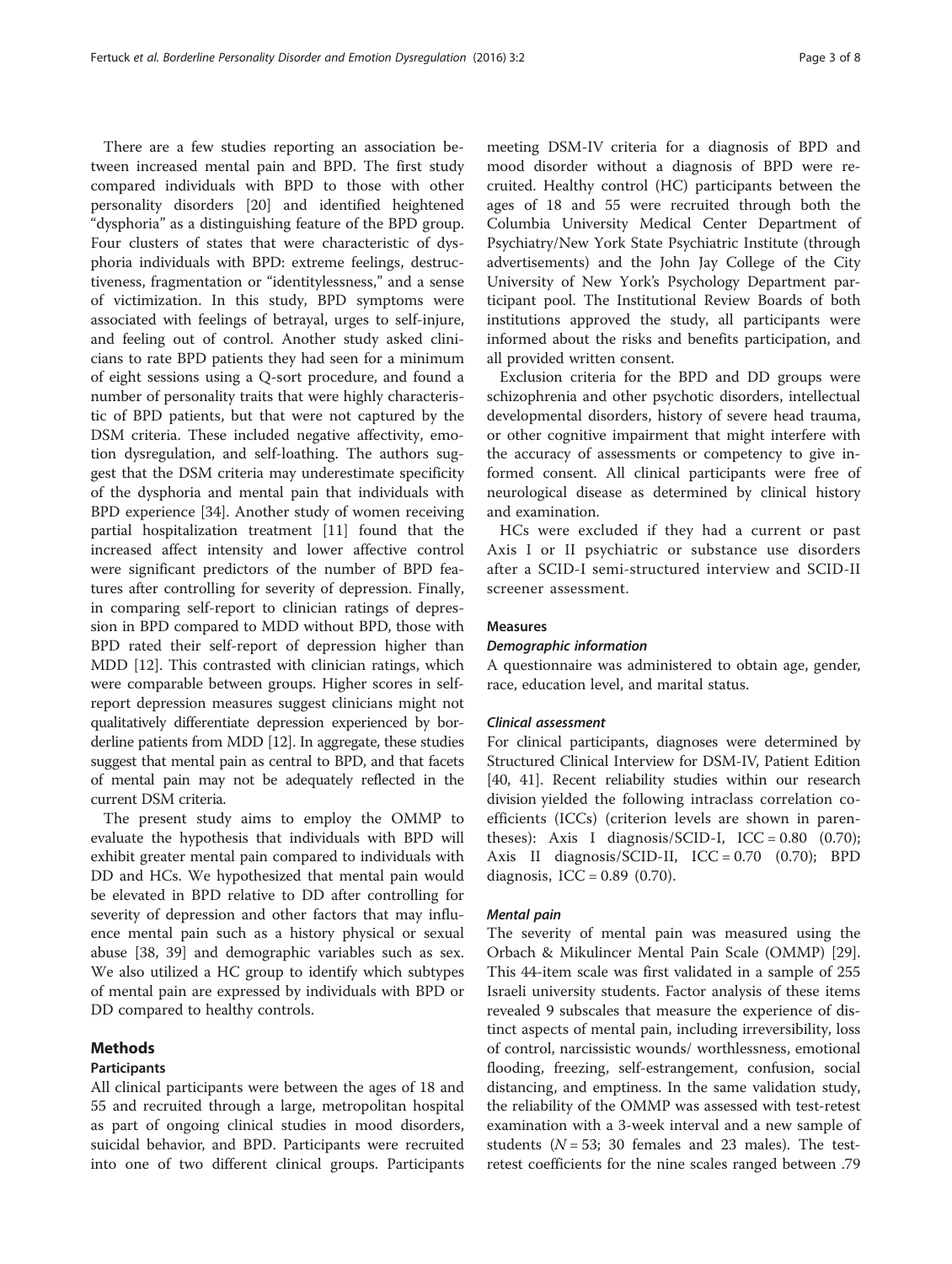and .94. With regard to convergent validity, scores on all subscales of the OMMP except social distancing were significantly correlated with anxious and depressive cognitions (r's between .26 and .64 for depression and .27 and .50 for anxiety) [\[29\]](#page--1-0). OMMP factors were found to be positively associated with coping strategies such as emotion-focused coping, and negatively associated with others, such as problem-focused coping. Orbach and colleagues [\[29](#page--1-0)] reported that these associations were moderate, suggesting the scale assesses a subjective experience of mental pain. Thus, it can be significantly differentiated from other measures of distress including the concepts of anxiety and of depression. Another study [[42\]](#page--1-0) reported that, among a sample of thirty five individuals who made medically serious suicide attempts and with 67 not serious suicide attempters as well as 71 healthy controls, cronbach alpha coefficients for the factors of OMMP scale ranged between .72 and .89., with the exception of the social distancing factor, which was found to be .42.

Depression Depression severity was rated with the Beck Depression Inventory (BDI) [\[43](#page--1-0)] and the Hamilton Rating Scale for Depression HAM-D) [\[44\]](#page--1-0).

Abuse history was assessed as part of the demographic interview, which asks participants to answer yes or no as to whether they have or have not experienced physical and/or sexual abuse before age 18.

### Data analysis

SPSS Version 18 for Macintosh was utilized for all analyses. For categorical demographic and clinical variables

(i.e., sex and race/ethnicity) chi-square analyses were employed to compare groups. Between groups differences on dimensional variables were conducted with ANOVAs comparing the first two clinical groups (BPD and DD) to understand whether there is a significant elevation of mental pain depending on the general psychiatric psychopathology. Then, we compared the three groups BPD, DD, and HC. Subsequently, post-hoc comparisons for significant findings were conducted to address the specificity of the OMMP in predicting BPD status.

### Results

#### Demographic and clinical comparisons

There were differences between the BPD, DD, and HC groups on age, sex, and race (see Table 1). Specifically, the mean age for BPD and DD participants was higher than the HCs. Additionally, the percentage of females in the combined clinical group (BPD and DD) was greater than in the HC group. As there was considerable variability in terms of racial and ethnic differences in our groups, we chose to conduct chi-square analysis of racial/ethnic differences by combining racial groups into White and Non-White categories. The BPD group was predominantly White, while the DD and HC groups were predominantly non-White. There were no significant difference between DD and BPD groups in terms of their General Assessment Functioning (GAF) scores. As expected, the clinical groups were both significantly lower from Healthy Controls on their mean GAF scores (see Table [3\)](#page-5-0). Rates of co-occurring disorders for the BPD and DD groups for history of substance abuse or dependence, Post-Traumatic Stress Disorder, Dysthymia, and Panic Disorder were not significantly different

Table 1 Demographic characteristics of BPD, DD, and healthy controls (HC)

|                       | <b>BPD</b><br>$(n = 57)$ |      | DD<br>$(n = 22)$ |      | HC<br>$(n = 31)$ |      | Analysis    |                       |
|-----------------------|--------------------------|------|------------------|------|------------------|------|-------------|-----------------------|
|                       |                          |      |                  |      |                  |      | $p^{\rm a}$ | Contrast <sup>b</sup> |
|                       | M                        | SD   | M                | SD   | M                | SD   |             |                       |
| Age (years)           | 32.1                     | 9.1  | 34.6             | 10.0 | 25.6             | 11.2 | .003        | BPD, MDD > HC         |
| Education (years)     | 14.9                     | 2.1  | 13.8             | 2.8  | 14.7             | 1.2  | .106        |                       |
| Race/ethnicity        | $\mathcal N$             | $\%$ | $\mathcal N$     | %    | ${\cal N}$       | $\%$ |             |                       |
| Caucasian             | 34                       | 59.6 | $\overline{4}$   | 18.2 | 10               | 32.3 |             |                       |
| Black                 | 5                        | 8.8  | 7                | 31.8 | 10               | 32.3 |             |                       |
| Asian                 | $\overline{2}$           | 3.5  | $\circ$          | 0.0  | 1                | 3.2  |             |                       |
| Hispanic              | 7                        | 12.3 | 6                | 27.3 | 10               | 32.3 |             |                       |
| More than one race    |                          | 1.8  | $\overline{2}$   | 9.1  | $\mathbf 0$      | 0.0  |             |                       |
| Unreported or unknown | 8                        | 14.0 | 3                | 13.6 | $\circ$          | 0.0  |             |                       |
| White vs. non-white   | 34                       | 59.6 | 4                | 18.2 | 10               | 32.3 | .001        |                       |
| Sex                   |                          |      |                  |      |                  |      |             |                       |
| Female                | 50                       | 87.7 | 15               | 68.2 | 17               | 54.8 | .002        |                       |

<sup>a</sup> ANOVA for continuous variables; chi-square analyses for categorical variables

<sup>b</sup>Post-hoc comparisons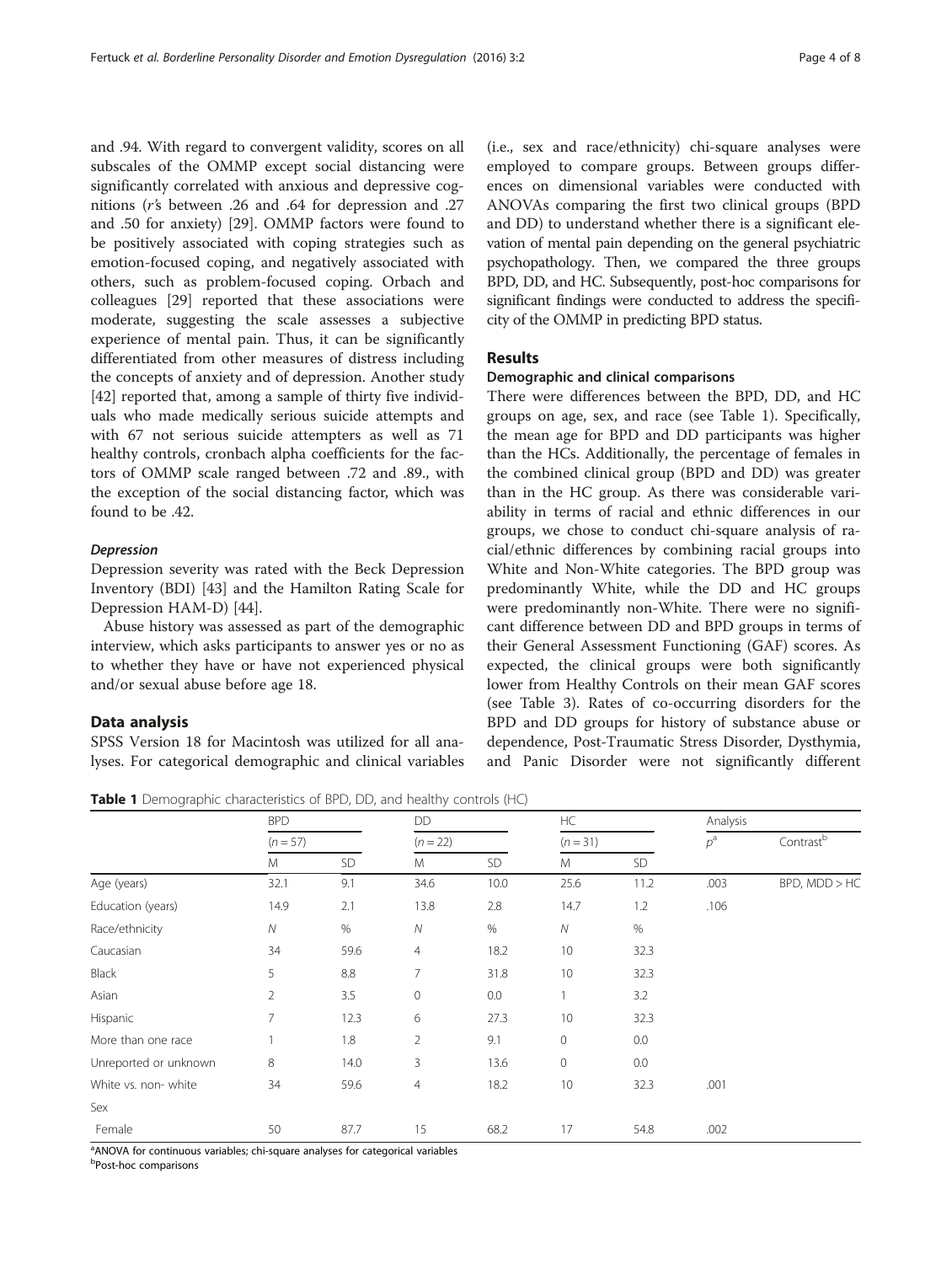between the two clinical groups (see Table 2). Furthermore, 71 % of the BPD group and 65 % of the DD reported that they were on psychiatric medication at the time of assessment.

### Comparisons between BPD, DD, and HCs on mental pain, depression, and hopelessness

As a first step, we tested whether the OMMP was elevated in the combined clinical group relative to HCs. ANOVAs demonstrated significantly higher scores in the combined clinical group (BPD and DD) compared to controls on all factors of mental pain except "social distancing" (Table [3](#page-5-0)). Next, we compared the three groups.

| Table 2 Axis I and axis II diagnosis of BPD and DD |  |
|----------------------------------------------------|--|
|----------------------------------------------------|--|

|                                          | <b>BPD</b>     |          | DD       |             |
|------------------------------------------|----------------|----------|----------|-------------|
|                                          | N              | $\%$     | N        | %           |
| Axis I diagnoses                         |                |          |          |             |
| Panic disorder                           | 8              | 14.0     | 4        | 18.2        |
| Agoraphobia without panic disorder       | 3              | 5.3      | 1        | 4.5         |
| Simple phobia                            | 7              | 12.3     | 3        | 13.6        |
| Generalized anxiety                      | 6              | 10.5     | 1        | 4.5         |
| Social phobia                            | 7              | 12.3     | 4        | 18.2        |
| Obsessive compulsive disorder            | 12             | 21.1     | 0        | 0           |
| Post traumatic stress disorder           | 17             | 29.8     | 4        | 18.2        |
| History of substance abuse/dependence    | 29             | 50.9     | 11       | 50.0        |
| Current substance abuse/dependence       | 8              | 14       | 1        | 4.5         |
| Major depression                         | 48             | 84.2     | 18       | 59.1        |
| Current major depression episode         | 28             | 49.1     | 5        | 22.7        |
| Bipolar I                                | 3              | 5.3      | 1        | 4.5         |
| Current mood episode                     | $\overline{2}$ | 3.5      | 1        | 4.5         |
| Bipolar II                               | 4              | 7.1      | 3        | 13.6        |
| Current mood episode                     | 2              | 3.5      | 3        | 13.6        |
| Dysthymia                                | 6              | 10.5     | 3        | 13.6        |
| Depressive disorder NOS                  | 1              | 1.8      | $\Omega$ | 0           |
| Eating disorder                          | 11             | 19.3     | $\Omega$ | 0           |
| Binge eating disorder                    | 7              | 12.3     | $\Omega$ | 0           |
| Attention deficit hyperactivity disorder | 1              | 1.8      | $\Omega$ | 0           |
| Axis II diagnoses                        |                |          |          |             |
| Paranoid                                 | 4              | 7.1      | $\Omega$ | 0           |
| Schizotypal                              | $\overline{4}$ | 7.1      | 0        | 0           |
| Obsessive-compulsive                     | 6              | 10.5     | 3        | 13.6        |
| Histrionic                               | $\Omega$       | $\Omega$ | $\Omega$ | $\mathbf 0$ |
| Dependent                                | $\overline{2}$ | 3.5      | $\Omega$ | $\Omega$    |
| Antisocial                               | $\mathfrak{D}$ | 3.5      | 3        | 13.6        |
| Narcissistic                             | 4              | 7.1      | 1        | 4.5         |
| Avoidant                                 | 8              | 14.0     | 1        | 4.5         |
| Passive-aggressive                       | 5              | 8.8      | 1        | 4.5         |

ANOVAs indicated that the BPD group scored significantly higher than both DD and HC on depression severity (HAM-D) and hopelessness (BDHI). Also, the groups differ in regard to age, sex, and race; we used these variables as covariates. MANCOVA allows for inclusion of covariates with multiple continuous dependent variable analysis. We conducted the analysis for each continually measured item of the OMMP. Thus, a subsequent MAN-COVA controlling for sex, age, race and depression severity and hopelessness was conducted and demonstrated that only the "narcissistic wounds" mental pain factor was more elevated in BPD participants as compared to both the DD and control groups ( $p = .002$ ).

# The specificity of the "narcissistic wounds" mental pain factor as a predictor of BPD symptom severity

To further clarify the specificity of the narcissistic wounds subscale to severity of BPD symptoms, we conducted a series of stepwise, linear multiple regression analyses. First we evaluated the predictive impact of demographic variables on the number of SCID-II BPD symptoms, irrespective of diagnostic group. Abuse history, age, education, and marital status did not predict number of BPD symptoms. However, White vs. Non-White status ( $b = -.23$ ,  $t(78) = 2.20$ ,  $p < .05$ ) and sex (b = .22,  $t(78) = 2.03$ ,  $p < .05$ ) independently predicted the number of BPD symptoms among these demographic variables. Next, we conducted a multiple regression analysis in blocks, with the first block controlling for White vs. Non-White status and sex. In the second block we included the Hamilton Depression Score and the total Beck Hopelessness score to control for depression severity and hopelessness. In the final block, we added the narcissistic wounds mental pain sub-score. In this regression, only the White vs. non-White ( $b = -.22$ ,  $t(78) = -2.00$ ,  $p < .05$ ) and higher narcissistic wounds scores predicted a greater number of BPD symptoms  $(b = .28, t(78) = 2.56, p < .05)$ , indicating that Beck Hopelessness and Hamilton Depression scores are not uniquely predictive of BPD symptoms. The final model then, we included only White vs. non-White and narcissistic wounds as independent variables, with White vs. non-White force entered first in the first block. In this final model, higher narcissistic wounds predicted unique variance in predicting a greater number of BPD symptoms above White vs. non-White ethnicity status (semi-partial correlation  $[pr] = .35$ ,  $b = .35$ ,  $t(78) = 3.38$ ,  $p < .001$ ).

#### **Discussion**

The present study did not find an elevation of mental pain total on the OMMPS in BPD relative to DD without BPD. Concurrently, eight of the nine mental pain subscales were not significantly different between BPD and DD, suggesting that most dimensions of mental pain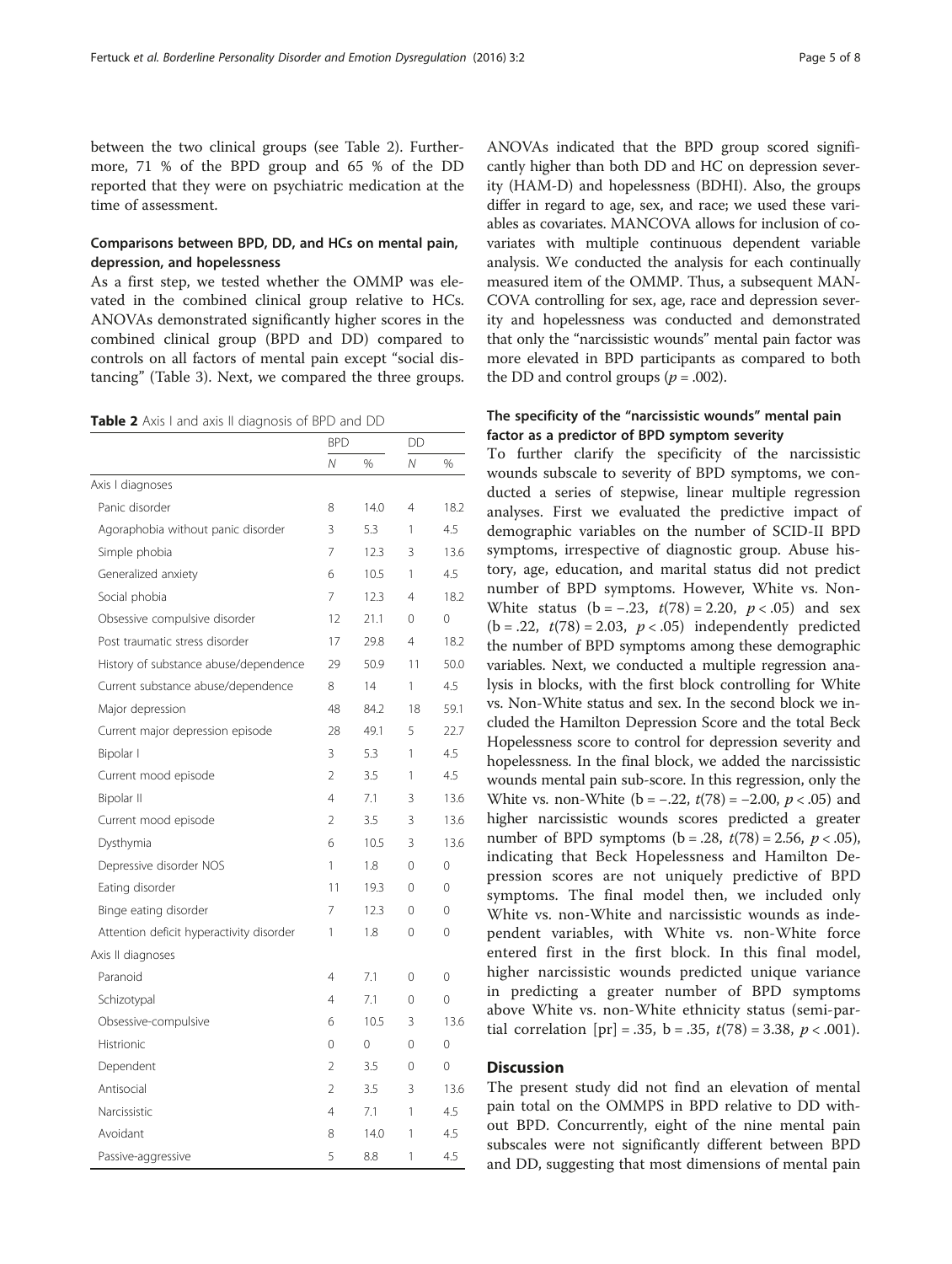<span id="page-5-0"></span>Table 3 Mental pain subscales and other clinical variables of BPD, DD, and HC

| Rating scales scores                             | <b>BPD</b> |       | <b>DD</b>  |       | HC    |      | Analysis    |                       |
|--------------------------------------------------|------------|-------|------------|-------|-------|------|-------------|-----------------------|
|                                                  | M          | SD    | M          | SD    | M     | SD   | $p^{\rm a}$ | Contrast <sup>b</sup> |
| GAF score                                        | 58.59      | 9.15  | 62.25      | 6.91  | 84.11 | 4.68 | .00         | $BPD$ , $DD > HC$     |
| Mental pain total score                          | 121.8      | 31.1  | 105.9      | 37.2  | 67.5  | 16.0 | .00         | $BPD$ , $DD > HC$     |
| Mental pain subtypes:                            |            |       |            |       |       |      |             |                       |
| Irreversibility                                  | 23.56      | 8.26  | 23.14      | 8.81  | 12.77 | 4.50 | .00         | $BPD$ , $DD > HC$     |
| Loss of control                                  | 27.95      | 9.40  | 22.14      | 9.54  | 13.52 | 3.92 | .00         | $BPD$ , $DD > HC$     |
| Narcissist wounds                                | 13.26      | 4.35  | 9.50       | 5.09  | 6.61  | 2.00 | .00         | BPD > DD > HC         |
| Emotional flooding                               | 15.23      | 3.62  | 13.36      | 4.98  | 7.03  | 3.01 | .00         | $BPD$ , $DD > HC$     |
| Freezing                                         | 6.96       | 3.12  | 5.59       | 3.17  | 3.55  | 1.00 | .00         | $BPD$ , $DD > HC$     |
| Self-estrangement                                | 7.77       | 2.88  | 6.68       | 3.37  | 4.23  | 1.63 | .00         | $BPD$ , $DD > HC$     |
| Confusion                                        | 9.21       | 3.39  | 8.55       | 3.71  | 4.87  | 1.88 | .00         | $BPD$ , $DD > HC$     |
| Social distancing                                | 10.89      | 2.85  | 11.05      | 2.75  | 11.35 | 1.40 | .71         |                       |
| Emptiness                                        | 6.91       | 3.09  | 5.91       | 3.18  | 3.55  | 1.18 | .00         | BPD, MDD > HC         |
| Beck depression inventory                        | 18.9       | 9.7   | 13.9       | 10.8  | 2.7   | 3.0  | .00         | BPD, MDD > HC         |
| Hamilton depression scale                        | 14.1       | 8.3   | 10.2       | 7.2   | 0.0   | 0.0  | .00         | BPD, MDD > HC         |
| Scale of suicidal ideation (current = past week) | 3.8        | 6.0   | 1.0        | 2.4   |       |      | .09         |                       |
|                                                  | ${\cal N}$ | $\%$  | ${\cal N}$ | $\%$  |       |      |             |                       |
| Physical or sexual abuse before age 18           | 28         | 50.9  | 10         | 49.1  |       |      | .58         |                       |
| Suicide attempter                                | 31         | 53.39 | 17         | 77.27 |       |      | .08         |                       |

 $N = 109$  for the Beck Depression Inventory due to missing data from one BPD participants

 $N = 88$  for the Hamilton Depression Scale due to missing data from 1 MDD and 21 HC participants

 $N = 79$  for Scale for Suicidal Ideation ( $N = 56$  for BPD and  $N = 22$  for MDD)

<sup>a</sup> ANOVA for continuous variables; chi-square analyses for categorical variables

<sup>b</sup>Post-hoc comparisons

measured by the OMMPS are expressed similarly in BPD and DD. However, the "narcissistic wounds" mental pain subtype, which measures the experience of rejection and loss in conjunction with a devaluation of the self, was the only subscale that was associated with BPD status and severity of BPD symptoms, independent of depression status or severity. Moreover, there was no difference on GAF scores between BPD and DD, overall psychopathology is unlikely to drive OMMP differences between BPD and Dd. The results of the present study, then, provide partial support for models of BPD that posit mental pain as a dimension that is unique to BPD.

While mental pain is a promising construct in psychopathology and suicide research, the role of most of the dimensions of mental pain on the OMMP was not in BPD relative to depressive disorders. This may indicate that the mental pain scale is not sensitive to the qualitatively different depression that has been described among individuals with BPD. Alternatively, the results might suggest the common pathology and high co-occurrence between BPD and DD [\[45\]](#page--1-0). For instance, mental pain could, rather, be a trait underlying suicidality and non-suicidal self-injury in BPD and DD. Of relevance to mental pain, longitudinal studies have highlighted that the affective dimensions of BPD are resistant to change relative to other symptoms such as impulsivity and suicidality [\[3](#page-6-0)]. Therefore, mental pain may be an important and challenging symptom dimension that cuts across diagnostic categories, and may also be germane to recurrent depressive disorders without BPD [\[46\]](#page--1-0). In this way, mental pain may be a trait like negative affect that neighbors other negative emotional traits that are elevated in BPD and DD.

The one subscale that differentiated BPD from DD was narcissistic wounds. This subscale may include items that tap rejection sensitivity [\[38, 39, 47\]](#page--1-0) and shame proneness [[48](#page--1-0)–[51](#page--1-0)]. For example, the five Items from "narcissistic wounds" subscale of Mental Pain questionnaire include items that focus on the feeling that one is of no value to oneself or others. These items include, "Nobody is interested in me," "I am rejected by everyone," "I feel abandoned and lonely," "Others hate me," and "I am worthless." With the exception of the abandonment criterion of the DSM-5, the low self-worth and pervasive sense of depreciation from others is not clearly represented in the current DSM criterion set. This subscale speaks to a highly devalued self-concept co-occurs with a belief that one is depreciated by invisible to significant others. Furthermore, Zanarini and her colleagues [[20\]](#page--1-0) found that feeling "worthless" was more common in BPD patients although it was not specific to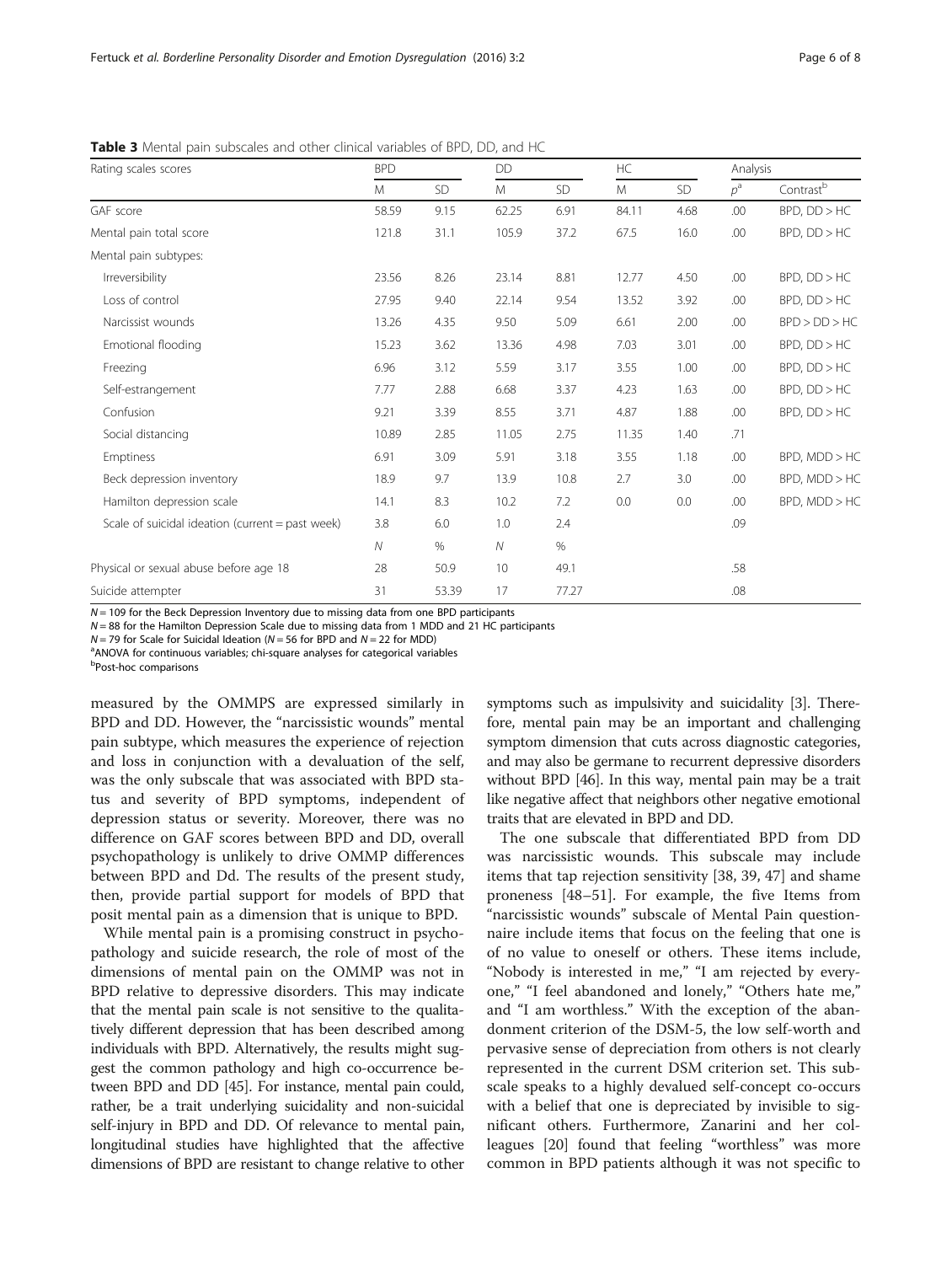<span id="page-6-0"></span>BPD compared to patients with other personality disorder. At the same time, the belief that "people hate me" and the feeling that one is "abandoned" were specific to BPD compared to other personality disorder group [\[20](#page--1-0)]. The DSM-5, Section III has included "Disturbances in the self and interpersonal functioning" as an essential feature of personality disorders. "Malignant Self-Regard" [[52\]](#page--1-0) defined by a highly self-critical attitude towards the self, paired with unrealistic expectations for the self (i.e., perfectionism), may be associated with to the narcissistic wounds aspect of mental pain we have identified. While this requires further investigation, the direction of the DSM towards dimensional models of the self in relation to others is consistent with the highly specific correlation between narcissistic wounds and BPD features we report.

#### **Limitations**

We assessed mental pain with a self-report questionnaire, which is subject to a range of psychometric issues, including social desirability influences [\[53\]](#page--1-0), and variability in accuracy of self-assessment due to emotional state arousal and severity of psychopathology [12]. Additionally, the high rates of co-occurring depressive disorders and high levels of depressive severity in the clinical sample may have obscured aspects of mental pain that are unique to BPD. Future studies could include those with BPD and no current depressive disorder compared to those with remitted depression to further investigate this possibility. Moreover, the studies of mental pain need to move beyond self-report instruments and include laboratory [\[54](#page--1-0)] and psychobiological methods [\[55\]](#page--1-0). Ecological momentary assessment [\[56\]](#page--1-0) can capture the immediate precipitants and contextual factors associated with mental pain. Our sample of healthy participants was not matched on sociodemographic variables, which may have contribute to a source of error variance even though the differences between samples on such demographics were statistically controlled. Lastly, due to our limited sample size, we may not have had the power to detect the small to medium effect size differences between BPD and DD. A future replication study in a larger and more representative sample will be needed to further understand the construct of mental pain in various types of psychopathology.

# Conclusions

Mental pain, as assessed by the total score of the OMMPS, is was not higher in BPD compared to DD without BPD. However, one aspect of mental pain that BPD exhibits that was unique was a perception of the self as worthlessness depreciated and an experience of rejection from others (i.e., the "narcissistic wounds" subscale). The degree to which mental pain is specific to forms of psychopathology, or, behaviors such as suicide and NSSI is an important area of future investigation [[28, 57\]](#page--1-0).

#### Abbreviations

BDI: Beck Depression Inventory; BHS: Beck Hopelessness Scale; BPD: Borderline Personality Disorder; DD: Depressive Disorders; DSM: Diagnostic Statistical Manual; ECT: Electroconvulsive Therapy; HAM-D: Hamilton rating scale for Depression; HC: Healthy Controls; MAST: Multi-attitude Suicidal Tendencies Scale; MDD: Major Depressive Disorder; OMMP: The Orbach and Mikulincer Mental Pain Scale; SCID-I: the structured clinical interview for DSM-IV Axis I Disorders; SCID-II: the structured clinical interview for DSM-IV Axis II Disorders; SPSS: statistical program software package.

#### Competing interests

The authors declare that they have no competing interests.

#### Authors' contributions

EF: EF obtained grant funding to support the research, designed aspects of the study, collected data, conducted data analyses, and wrote and edited the manuscript. EK: EK was involved in performing the statistical analysis, contributed to the literature review, wrote sections within and edited the manuscript. BS: BS obtained the primary grant funding to support the project, edited and reviewed all aspects of the manuscript, and contributed to the writing of the manuscript. All authors read and approved the final manuscript.

#### Author details

<sup>1</sup>Department of Psychology, Clinical Psychology Doctoral Program, The City College of the City University of New York, New York, USA. <sup>2</sup> Department of Psychiatry, Columbia University, New York, USA. <sup>3</sup>New York State Psychiatric Institute, New York, NY, USA.

#### Received: 4 November 2015 Accepted: 10 February 2016 Published online: 24 February 2016

#### References

- 1. American Psychiatric Association APADSMTF. Diagnostic and statistical manual of mental disorders: DSM-5 2013.
- 2. Zimmerman M, Mattia JI. Axis I diagnostic comorbidity and borderline personality disorder. Compr Psychiatry. 1999;40(4):245–52.
- 3. Zanarini M, Frankenburg FR, Hennen J, Silk KR. The longitudinal course of borderline psychopathology: 6-year prospective follow-up of the phenomenology of borderline personality disorder. Am J Psychiatry. 2003;160(2):274–83.
- 4. Skodol AE, Grilo CM, Keyes KM, Geier T, Grant BF, Hasin DS. Relationship of personality disorders to the course of major depressive disorder in a nationally representative sample. Am J Psychiatry. 2011;168(3):257–64.
- 5. Gunderson JG, Morey LC, Stout RL, Skodol AE, Shea MT, McGlashan TH, et al. Major depressive disorder and borderline personality disorder revisited: longitudinal interactions. J Clin Psychiatry. 2004;65(8):1049–56.
- 6. Pfohl B, Stangl D, Zimmerman M. The implications of DSM-III personality disorders for patients with major depression. J Affect Disord. 1984;7(3–4):309–18.
- Pepper CM, Klein DN, Anderson RL, Riso LP, Ouimette PC, Lizardi H. DSM-III-R axis II comorbidity in dysthymia and major depression. Am J Psychiatry. 1995;152(2):239–47.
- 8. Yoshimatsu K, Palmer B. Depression in patients with borderline personality disorder. Harv Rev Psychiatry. 2014;22(5):266–73.
- 9. Feske U, Mulsant BH, Pilkonis PA, Soloff P, Dolata D, Sackeim HA, et al. Clinical outcome of ECT in patients with major depression and comorbid borderline personality disorder. Am J Psychiatry. 2014;161:2073–80.
- 10. Ingenhoven T, Lafay P, Rinne T, Passchier J, Duivenvoorden H. Effectiveness of pharmacotherapy for severe personality disorders: meta-analyses of randomized controlled trials. J Clin Psychiatry. 2010;71(1):14–25.
- 11. Yen S, Zlotnick C, Costello E. Affect regulation in women with borderline personality disorder traits. J Nerv Ment Dis. 2002;190(10):693–6.
- 12. Stanley B, Wilson ST. Heightened subjective experience of depression in borderline personality disorder. J Personal Disord. 2006;20(4):307–18.
- 13. Rogers JH, Widiger TA, Krupp A. Aspects of depression associated with borderline personality disorder. Am J Psychiatry. 1995;152(2):268–70.